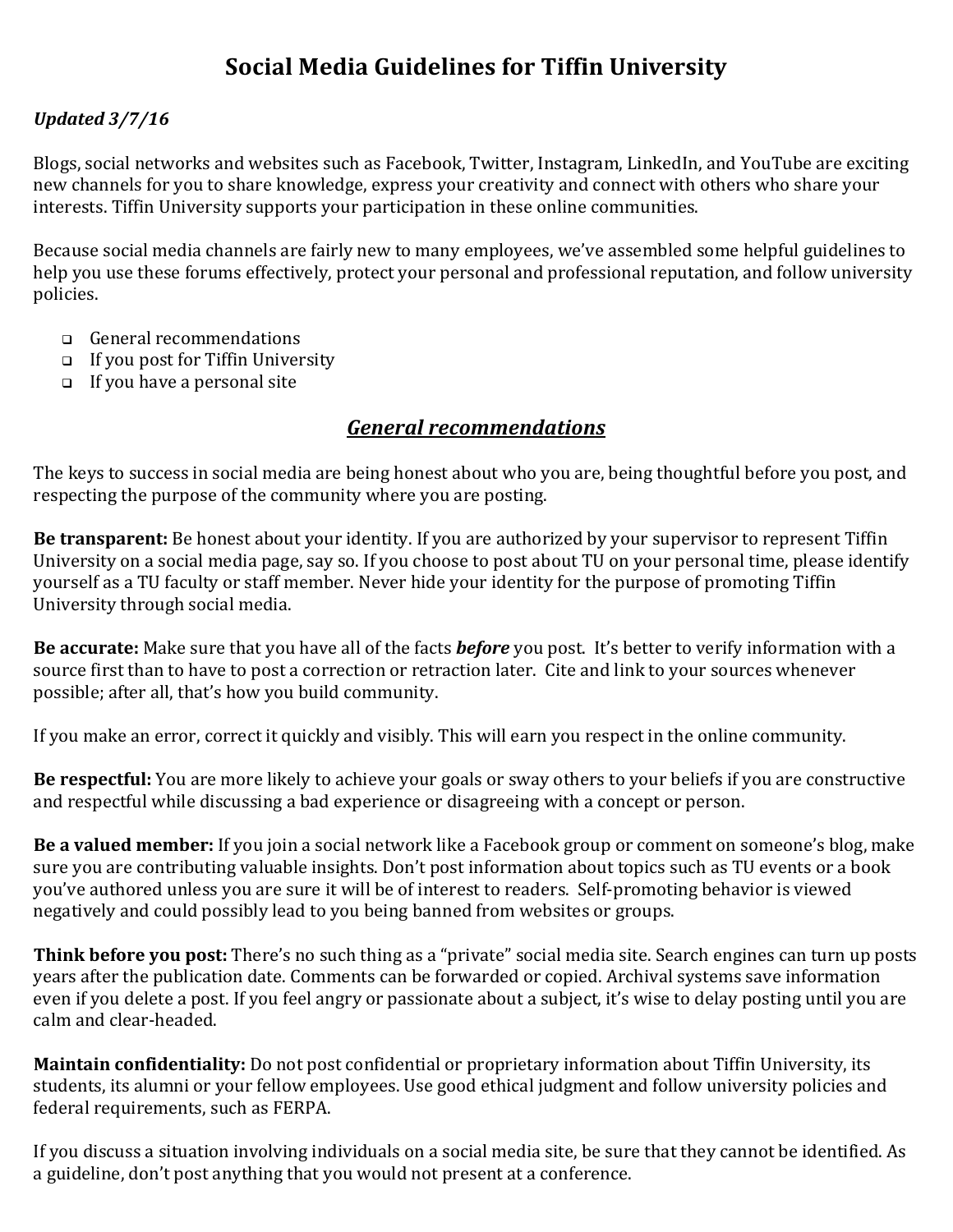**Respect university time and property:** University computers and your work time are to be used for university-related business. It's appropriate to post at work if your comments are directly related to accomplishing work goals, such as seeking sources for information or working with others to resolve a problem. You should maintain your personal sites on your own time using non-Tiffin University computers. Employees are responsible for ensuring that their online activities do not interfere with their ability to fulfill their job requirements or their commitments to their managers, co-workers, or customers.

**Creating a social media page:** If you or your group/organization have interest in creating a social media page/feed, please contact Marketing & Communications, (social@tiffin.edu).

## *If you post on behalf of Tiffin University*

**Be transparent:** If you participate in or maintain a social media site on behalf of the university, clearly state your role and goals. Discuss with your supervisor when you are empowered to respond directly to users and when you may need approval.

**Be connected:** If you have been authorized by your supervisor to create an official Tiffin University social media site or a video for posting in locations such as YouTube, please contact Tiffin University's Office of Media Relations & Publications (Graphic Designer) for an approved logo and other images and to ensure coordination with other Tiffin University sites and content. Contact Graphic Designer, MaryAnn Stearns at maryann.stearns@iscg.net .

**Be respectful:** As a Tiffin University employee, you understand the university's commitment to respect for the dignity of others and to the civil and thoughtful discussion of opposing ideas. Some online communities can be volatile, tempting users to behave in ways they otherwise wouldn't. Your reputation, and Tiffin University's, are best served when you remain above the argument.

**Be thoughtful:** If you have any questions about whether it is appropriate to write about certain kinds of material in your role as a Tiffin University employee, ask your supervisor **before** you post.

**Emergency Communication:** In case of emergencies, authorized employees that post on behalf of the university are permitted to share information regarding the organization. If you receive any media inquiries, you must refer them to the Tiffin University Media Relations department.

**Posting False Information:** In the event that an official Tiffin University social media page has false information, is libelous in nature, or contains vulgar or inappropriate language or images, the Marketing  $\&$ Communications department is authorized to immediately remove the post.

### *Personal site guidelines*

**Be authentic:** Be honest about your identity. In personal posts, you may identify yourself as a Tiffin University faculty or staff member. However, please be clear that you are sharing your views as a member of the higher education community, not as a formal representative of Tiffin University. This parallels media relations practices at Tiffin University.

A common practice among individuals who write about the industry in which they work is to include a disclaimer on their site, usually on their "About Me" page. If you discuss higher education on your own social media site, we suggest you include a sentence similar to this:

*"The views expressed on this [blog, website] are mine alone and do not necessarily reflect the views of Tiffin University."*